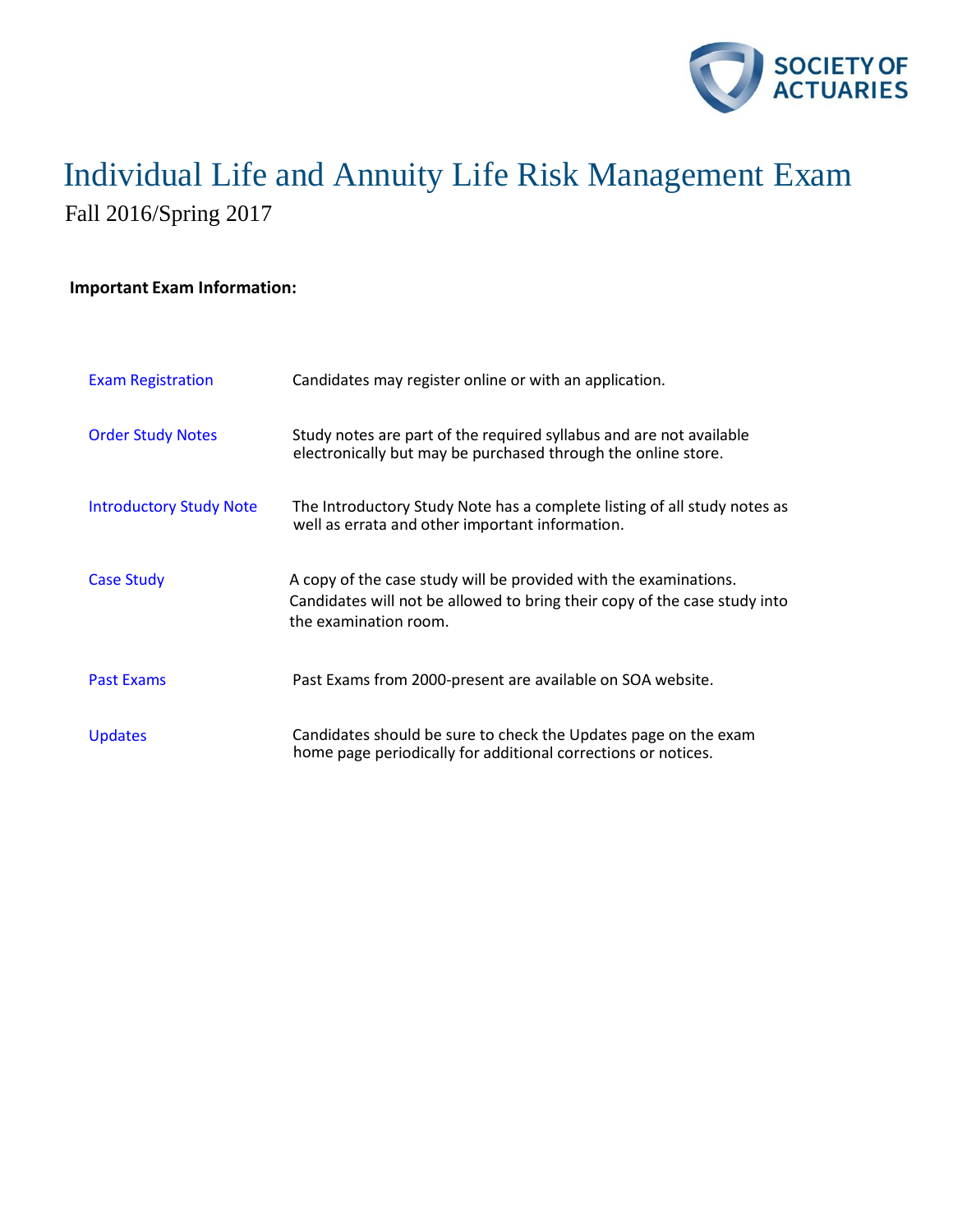| Exam: ILA - LRM                                                                                                                                                                                                                                                                                                                         | <b>TOPIC: Understanding Risk Management</b>                                                          |  |  |  |
|-----------------------------------------------------------------------------------------------------------------------------------------------------------------------------------------------------------------------------------------------------------------------------------------------------------------------------------------|------------------------------------------------------------------------------------------------------|--|--|--|
| Learning Objectives                                                                                                                                                                                                                                                                                                                     |                                                                                                      |  |  |  |
| The candidate will demonstrate an understanding of the principles of Risk Management.<br>1.                                                                                                                                                                                                                                             |                                                                                                      |  |  |  |
| Learning Outcomes                                                                                                                                                                                                                                                                                                                       |                                                                                                      |  |  |  |
| The candidate will be able to:                                                                                                                                                                                                                                                                                                          |                                                                                                      |  |  |  |
| Define and evaluate risk.<br>А.<br>Evaluate the role of risk management within an insurance company<br>В.<br>Articulate the economic incentives for applying risk management<br>C.<br>Describe how risk management techniques may be used to manage capital deployed by insurers and how<br>D.<br>they impact strategic decision making |                                                                                                      |  |  |  |
| Syllabus Resources                                                                                                                                                                                                                                                                                                                      |                                                                                                      |  |  |  |
| LRM-100-14: The Theory of Risk Capital in Financial Firms<br>$\bullet$                                                                                                                                                                                                                                                                  |                                                                                                      |  |  |  |
| LRM-104-14: Rethinking Risk Management<br>$\bullet$                                                                                                                                                                                                                                                                                     |                                                                                                      |  |  |  |
| $\bullet$                                                                                                                                                                                                                                                                                                                               | LRM-123-15: Enterprise Risk Management, S&P, May 2013, pp. 3 - 28                                    |  |  |  |
| $\bullet$                                                                                                                                                                                                                                                                                                                               | LRM-124-15: All on the Same Train, But Heading in Different Directions, Underwood, Thompson & Ingram |  |  |  |
| LRM-125-15: Ch. 1 of Financial Enterprise Risk Management, Sweeting<br>$\bullet$                                                                                                                                                                                                                                                        |                                                                                                      |  |  |  |
| CIA: Dynamic Capital Adequacy Testing (DCAT) Revised Education Note, November 2013 (pages 4-33)<br>$\bullet$                                                                                                                                                                                                                            |                                                                                                      |  |  |  |
| ERM Specialty Guide, May 2006- Chapters 1-6<br>$\bullet$                                                                                                                                                                                                                                                                                |                                                                                                      |  |  |  |
| Risk Appetite: Linkage with Strategic Planning<br>$\bullet$                                                                                                                                                                                                                                                                             |                                                                                                      |  |  |  |
| Describing Risk Culture, The Actuary, August 2012                                                                                                                                                                                                                                                                                       |                                                                                                      |  |  |  |
|                                                                                                                                                                                                                                                                                                                                         |                                                                                                      |  |  |  |
|                                                                                                                                                                                                                                                                                                                                         |                                                                                                      |  |  |  |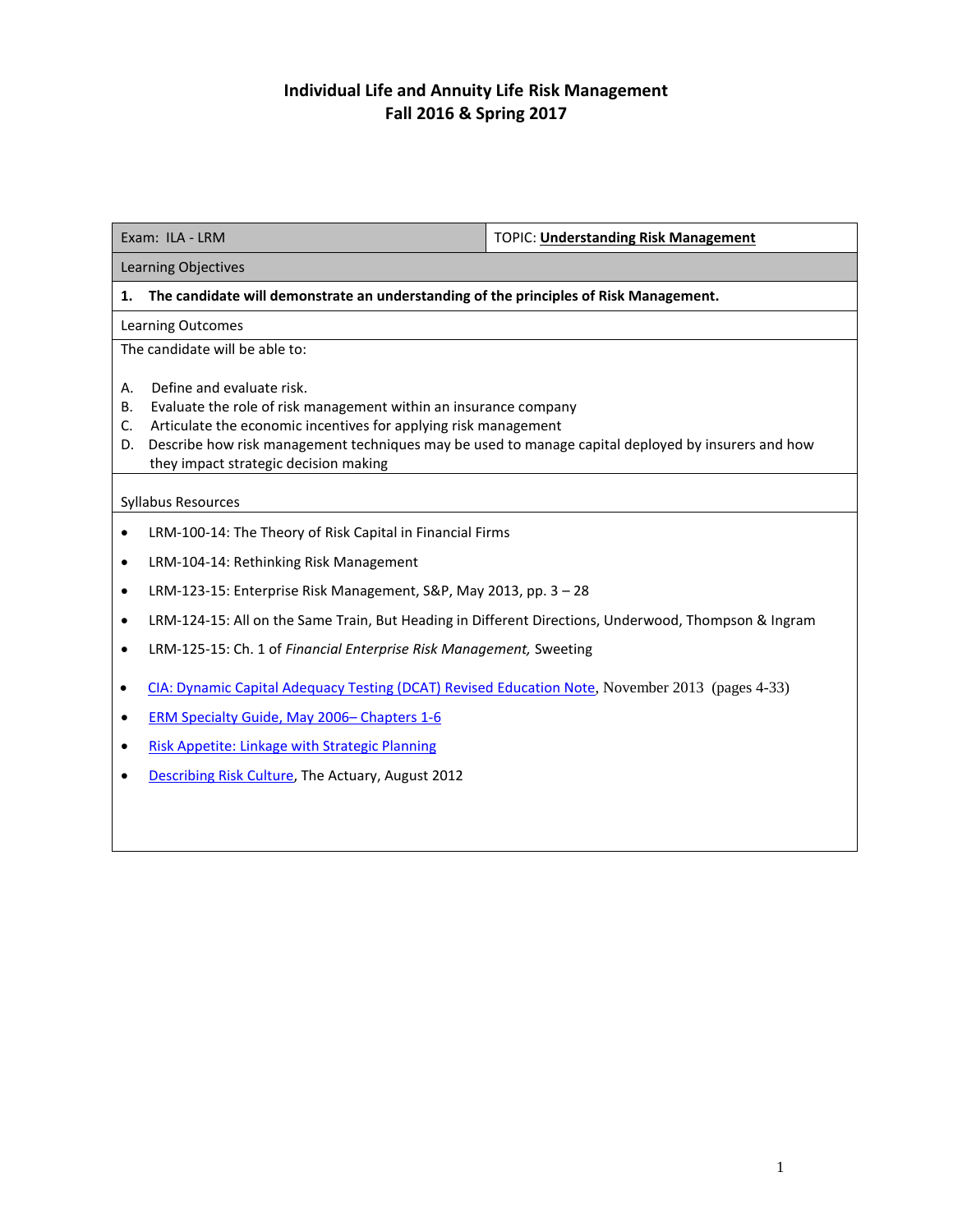| Exam: ILA - LRM                                                                                                                                                                              | TOPIC: Understanding the Various Sources of Risks |  |  |  |
|----------------------------------------------------------------------------------------------------------------------------------------------------------------------------------------------|---------------------------------------------------|--|--|--|
| Learning Objectives                                                                                                                                                                          |                                                   |  |  |  |
| The candidate will demonstrate an understanding of the various sources of risks faced by an insurer.<br>2.                                                                                   |                                                   |  |  |  |
| <b>Learning Outcomes</b>                                                                                                                                                                     |                                                   |  |  |  |
| The candidate will be able to:                                                                                                                                                               |                                                   |  |  |  |
| Identify, categorize and evaluate potential sources of risk in products including but not limited to mortality,<br>А.<br>morbidity and lapse.                                                |                                                   |  |  |  |
| Identify, categorize and evaluate potential sources of risk in investments including but not limited to credit<br>В.<br>risk, liquidity, equity-based exposure and asset-liability matching. |                                                   |  |  |  |
| Describe and evaluate the other risks an insurance company faces including operational, marketplace and<br>C.<br>expense risks.                                                              |                                                   |  |  |  |
| Syllabus Resources                                                                                                                                                                           |                                                   |  |  |  |
| Counterparty Credit Risk and Credit Value Adjustment, Gregory, 2 <sup>nd</sup> Edition, 2012,                                                                                                |                                                   |  |  |  |
| Ch. 8, Credit Exposure                                                                                                                                                                       |                                                   |  |  |  |
| Ch. 9, Quantifying Credit Exposure, Sections 9.4-9.5                                                                                                                                         |                                                   |  |  |  |
| Ch. 15, Wrong-Way Risk                                                                                                                                                                       |                                                   |  |  |  |
| LRM-105-14: Mapping of Life Insurance Risks, AAA Report to NAIC<br>$\bullet$                                                                                                                 |                                                   |  |  |  |
| LRM-106-14: Moody's Looks at RM & the New Life Insurance Risks - 2000<br>٠                                                                                                                   |                                                   |  |  |  |
| LRM-126-15: Liquidity Risk, Saunders & Cornett, Ch. 17, pp. 493 - 514<br>$\bullet$                                                                                                           |                                                   |  |  |  |

[A New Approach for Managing Operational Risk -](http://www.soa.org/Files/Research/Projects/research-new-approach.pdf) SOA Research 2008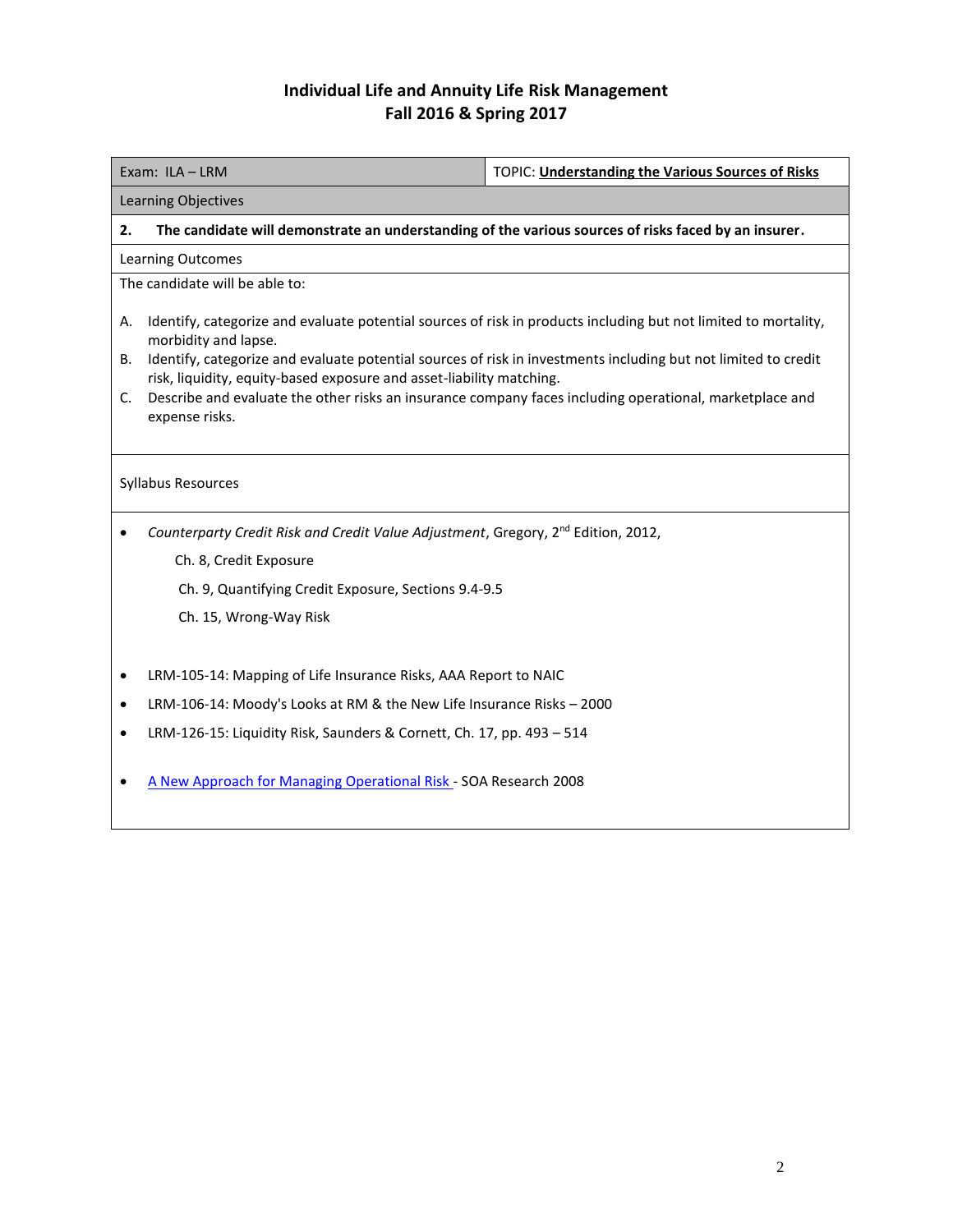| Exam: ILA-LRM                                                                                                                                                                                  |                                                                                                                                                                                                                                                                                | TOPIC: Measuring & Estimating Risk                                                                     |  |  |  |
|------------------------------------------------------------------------------------------------------------------------------------------------------------------------------------------------|--------------------------------------------------------------------------------------------------------------------------------------------------------------------------------------------------------------------------------------------------------------------------------|--------------------------------------------------------------------------------------------------------|--|--|--|
| Learning Objectives                                                                                                                                                                            |                                                                                                                                                                                                                                                                                |                                                                                                        |  |  |  |
| 3.<br>The candidate will demonstrate an understanding of important risk measurement techniques along with<br>their uses and limitations, and be able to perform risk measurement calculations. |                                                                                                                                                                                                                                                                                |                                                                                                        |  |  |  |
| Learning Outcomes                                                                                                                                                                              |                                                                                                                                                                                                                                                                                |                                                                                                        |  |  |  |
| The candidate will be able to:                                                                                                                                                                 |                                                                                                                                                                                                                                                                                |                                                                                                        |  |  |  |
| А.<br>В.                                                                                                                                                                                       | Analyze and evaluate risk measures & estimators (e.g., Value-At-Risk, Conditional Tail Expectations, etc.)<br>Apply and analyze scenario and stress testing in managing risk including the calibration and setting of<br>assumptions<br>C. Analyze and evaluate parameter risk |                                                                                                        |  |  |  |
| <b>Syllabus Resources</b>                                                                                                                                                                      |                                                                                                                                                                                                                                                                                |                                                                                                        |  |  |  |
| $\bullet$                                                                                                                                                                                      | LRM-108-14: Study Note on Parameter Risk                                                                                                                                                                                                                                       |                                                                                                        |  |  |  |
| $\bullet$                                                                                                                                                                                      | LRM-111-14: Value-At-Risk: Evolution, Deficiencies and Alternatives                                                                                                                                                                                                            |                                                                                                        |  |  |  |
| $\bullet$                                                                                                                                                                                      | LRM-112-14: Stress Testing OSFI E-18                                                                                                                                                                                                                                           |                                                                                                        |  |  |  |
| $\bullet$                                                                                                                                                                                      | LRM-121-14: Value at Risk - Uses and Abuses                                                                                                                                                                                                                                    |                                                                                                        |  |  |  |
| $\bullet$                                                                                                                                                                                      | LRM-127-15: Measures of Financial Risk, Dowd, Ch. 2, pp. 19 - 32                                                                                                                                                                                                               |                                                                                                        |  |  |  |
| $\bullet$                                                                                                                                                                                      | LRM-128-15: A Short, Comprehensive, Practical Guide to Copulas, GARP, Oct 2011                                                                                                                                                                                                 |                                                                                                        |  |  |  |
| $\bullet$                                                                                                                                                                                      | LRM-129-15: Stress Testing: A Robust End-To-End Approach, GARP, Dec 2011                                                                                                                                                                                                       |                                                                                                        |  |  |  |
| $\bullet$                                                                                                                                                                                      | LRM-130-15: Diversification: Consideration on Modelling Aspects & Related Fungibility and Transferability,<br>CRO, Oct 2013, pp. 4 - 14, 19 - 30                                                                                                                               |                                                                                                        |  |  |  |
| ٠                                                                                                                                                                                              |                                                                                                                                                                                                                                                                                | How Fair Value Measurement Changes Risk Management Behavior in the Insurance Industry SOA- Rosner 2013 |  |  |  |
| ٠                                                                                                                                                                                              | <b>Economic Scenario Work Group Report, Dec 2008</b>                                                                                                                                                                                                                           |                                                                                                        |  |  |  |
| $\bullet$                                                                                                                                                                                      | Academy Interest Rate Generator: Frequently Asked Questions (FAQ), June 2014                                                                                                                                                                                                   |                                                                                                        |  |  |  |
| ٠                                                                                                                                                                                              | Summary of "Variance of the CTE Estimator", Risk Management Newsletter, August 2008, Issue No. 13                                                                                                                                                                              |                                                                                                        |  |  |  |
|                                                                                                                                                                                                | Getting to Know CTE, Ingram, Risk Management Newsletter, July 2004, Issue No. 2                                                                                                                                                                                                |                                                                                                        |  |  |  |